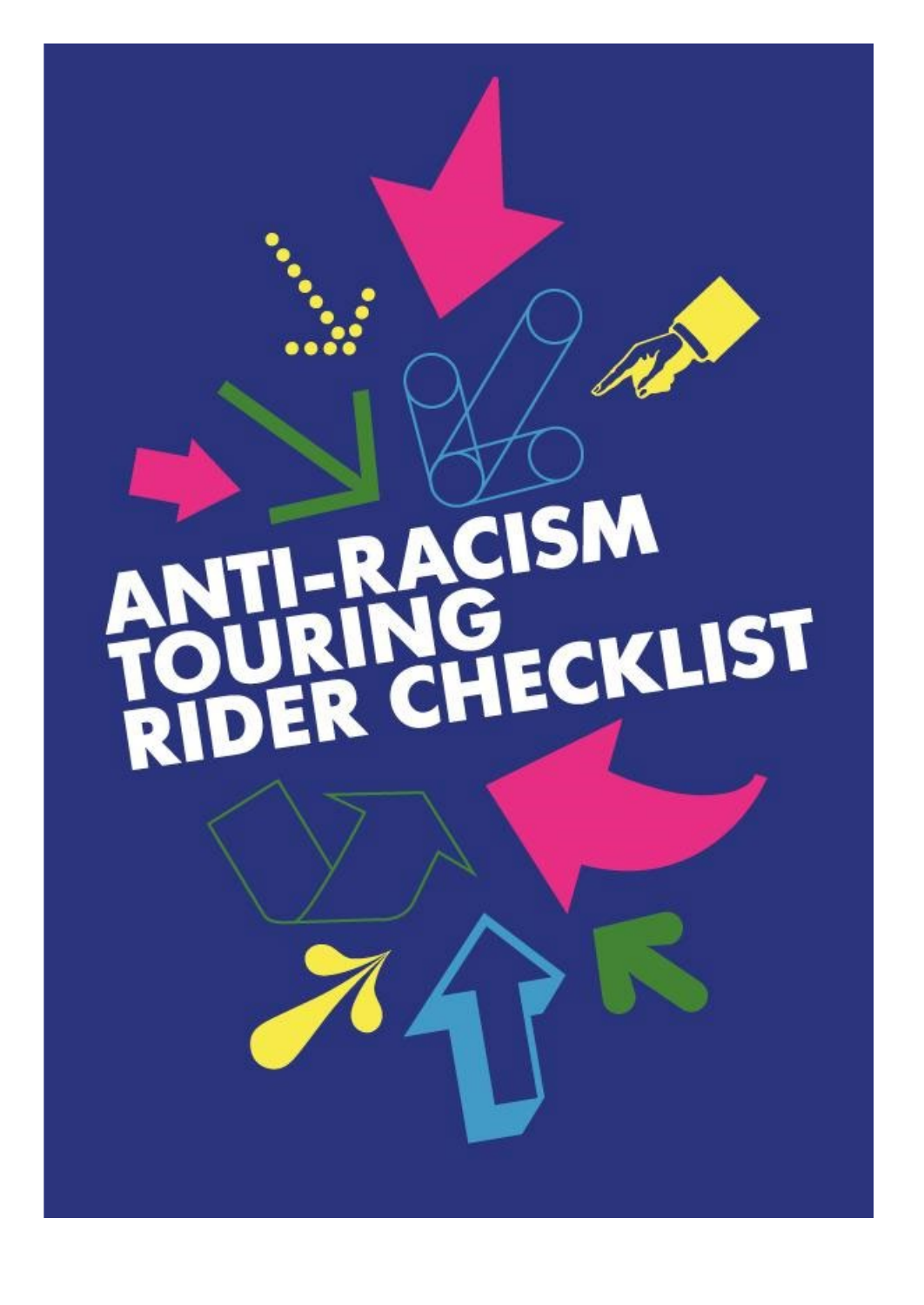This checklist has been created to serve as a fram ework for discussion between Touring Companies and Venues, whereby it is mutually agreed which anti-racist actions are to be undertaken by the parties. Both baseline and good practice

actions listed in the rider are given below, with some further space for additional actions. It is not presumed to be fit for purpose for every organisation in its im m e diate presentation, but rather to be adapted to b e st fit along side current m on itoring and data tracking.

| In t he Lead Up to Entering the Venue |                              |  |  |
|---------------------------------------|------------------------------|--|--|
| <b>Touring Company</b>                | <b>Venue</b>                 |  |  |
| <b>Provide Opportunities</b>          | <b>Provide Opportunities</b> |  |  |
| for all employees (on                 | for all employees (on        |  |  |
| permanent contract) to                | permanent contract)          |  |  |
| receive regular Anti                  | to receive regular Anti      |  |  |
| <b>Racism training</b>                | <b>Racism training</b>       |  |  |
| Which provider:                       | Which provider:              |  |  |
| When/How often:                       | When/How often:              |  |  |
| Provide needs of the                  | <b>Maintain a Safe Space</b> |  |  |
| production and                        | Charter that is read at      |  |  |
| production members                    | <b>Meet and Greets/Get</b>   |  |  |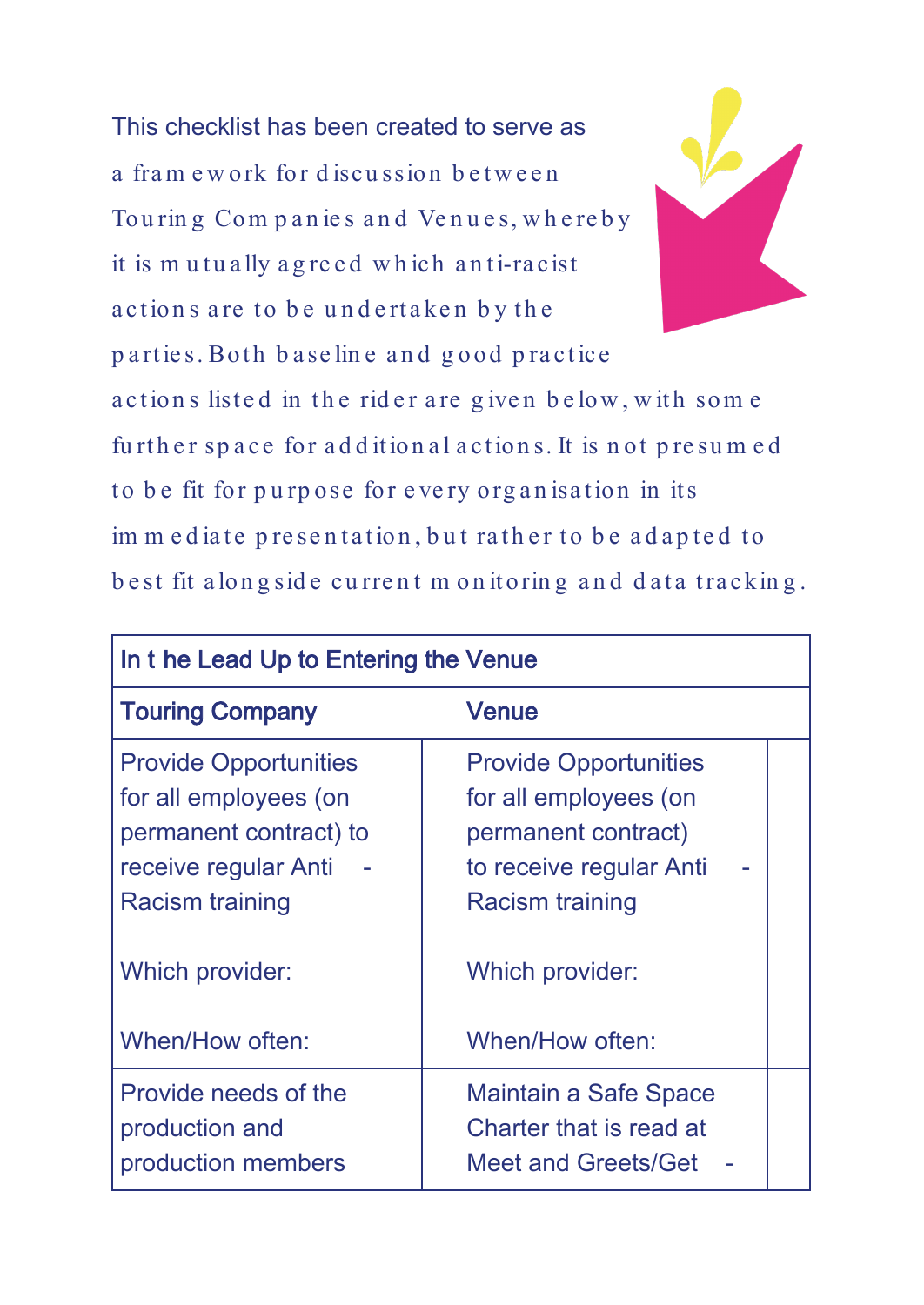| as early as as possible,<br>$inc$ :<br>Access Requirements<br>for Company Members<br>Technical and Design<br>Requirements                                                                                                                                     | ins and always<br>available to in-house<br>teams as part of the<br>Venue's Anti-Racism<br>policy (or sim ilar<br>in it ia t ive s).<br>Located where on<br>internal system?<br>Publicly available on                  |
|---------------------------------------------------------------------------------------------------------------------------------------------------------------------------------------------------------------------------------------------------------------|-----------------------------------------------------------------------------------------------------------------------------------------------------------------------------------------------------------------------|
|                                                                                                                                                                                                                                                               | website?                                                                                                                                                                                                              |
| Provide a Company<br>In fo Pack m in im um<br>two weeks prior to<br>arrival, which covers<br>information about the<br>company, the<br>production and the<br>Company Members,<br>including headshots<br>and name<br>pronunciations<br>Tim eline of production: | Respond positively and<br>proactively to the<br>technical requirements<br>of the production and<br>production<br>requirements<br>including specialisms<br>on hair, make-up and<br>lighting<br>Timeline of production: |
| Commit to increasing<br>the ethnic diversity of<br>staff to reflect the<br>demographics from a                                                                                                                                                                | Commit to increasing<br>the ethnic diversity of<br>staff to reflect the<br>demographics from a                                                                                                                        |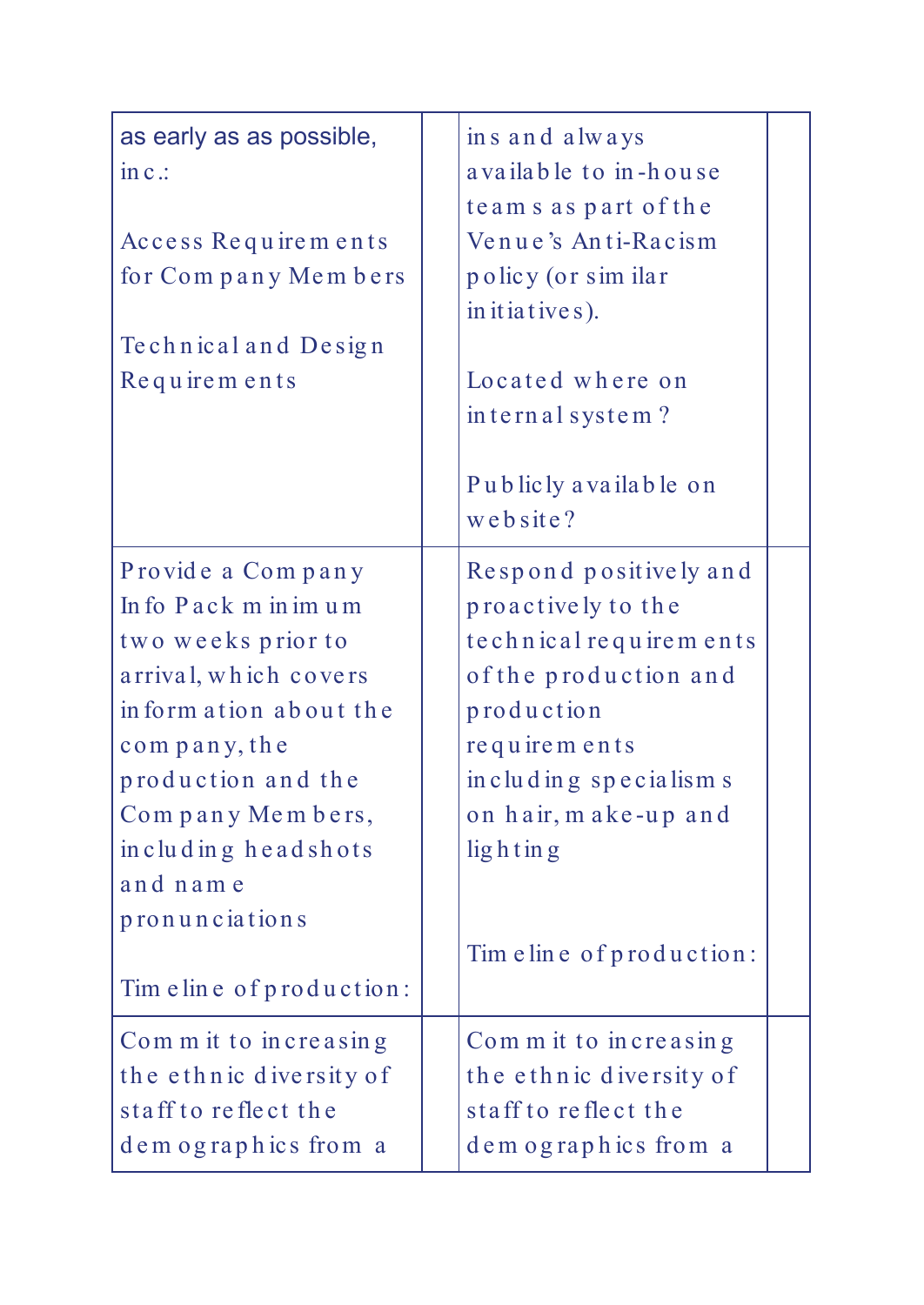| wider range of<br>communities if it<br>currently does not.<br>Self-evaluation:<br>Provide regular anti-                                                      | wider range of<br>communities if it<br>currently does not.<br>Self-evaluation:<br>Provide regular anti-                                                      |  |
|--------------------------------------------------------------------------------------------------------------------------------------------------------------|--------------------------------------------------------------------------------------------------------------------------------------------------------------|--|
| racism training offers<br>for the company's pool<br>offreelancers<br>Which provider:                                                                         | racism training offers<br>for the venue's pool of<br>freelancers<br>Which provider:                                                                          |  |
| When/How often:                                                                                                                                              | When/How often:                                                                                                                                              |  |
| Ensure organisational<br>awareness of cultural<br>and religious calendars<br>throughout the year<br>Notable events/dates<br>during production<br>engagement: | Ensure organisational<br>awareness of cultural<br>and religious calendars<br>throughout the year<br>Notable events/dates<br>during production<br>engagement: |  |
| Carry out an induction<br>process for rehearsals,<br>including an out-loud<br>reading of the rider                                                           |                                                                                                                                                              |  |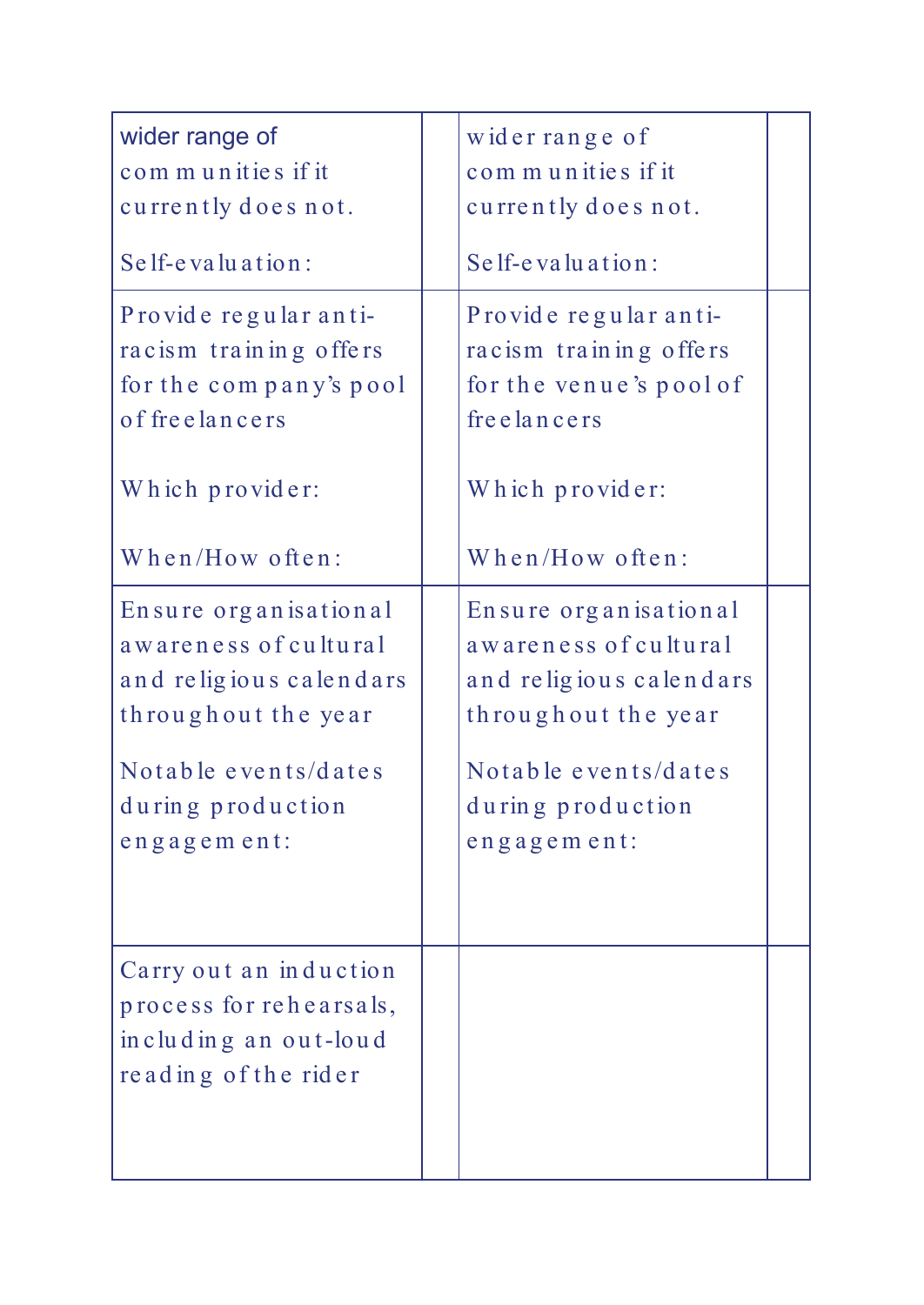| Timeline of production:                                                                                                                                                                  |                                                                                                                                                                                                                                                                                                                       |
|------------------------------------------------------------------------------------------------------------------------------------------------------------------------------------------|-----------------------------------------------------------------------------------------------------------------------------------------------------------------------------------------------------------------------------------------------------------------------------------------------------------------------|
|                                                                                                                                                                                          |                                                                                                                                                                                                                                                                                                                       |
|                                                                                                                                                                                          |                                                                                                                                                                                                                                                                                                                       |
| <b>Welcome to the Venue</b>                                                                                                                                                              |                                                                                                                                                                                                                                                                                                                       |
| <b>Touring Company</b>                                                                                                                                                                   | <b>Venue</b>                                                                                                                                                                                                                                                                                                          |
| <b>Provide Company Info</b><br>Pack as close to<br>contracting as possible<br>and minimum two<br>weeks prior to arrival,<br>including:<br>Headshots<br><b>Pronunciations of</b><br>names | Provide a welcome<br>pack as close to<br>contracting as possible<br>and minimum two<br>weeks prior to arrival,<br>including:<br>Demographics of<br>the area<br>Recommended<br>places to eat and<br>things to see and<br>do<br><b>Transport and</b><br>map<br>Licensed/approve<br>d taxi companies<br>Full staff list. |
| Distribute the Venue's<br><b>Welcome Pack to the</b><br>Company at least a<br>week before arriving at                                                                                    | Indicate to the Touring<br>Company in advance<br>who will be meeting<br>them upon arrival at                                                                                                                                                                                                                          |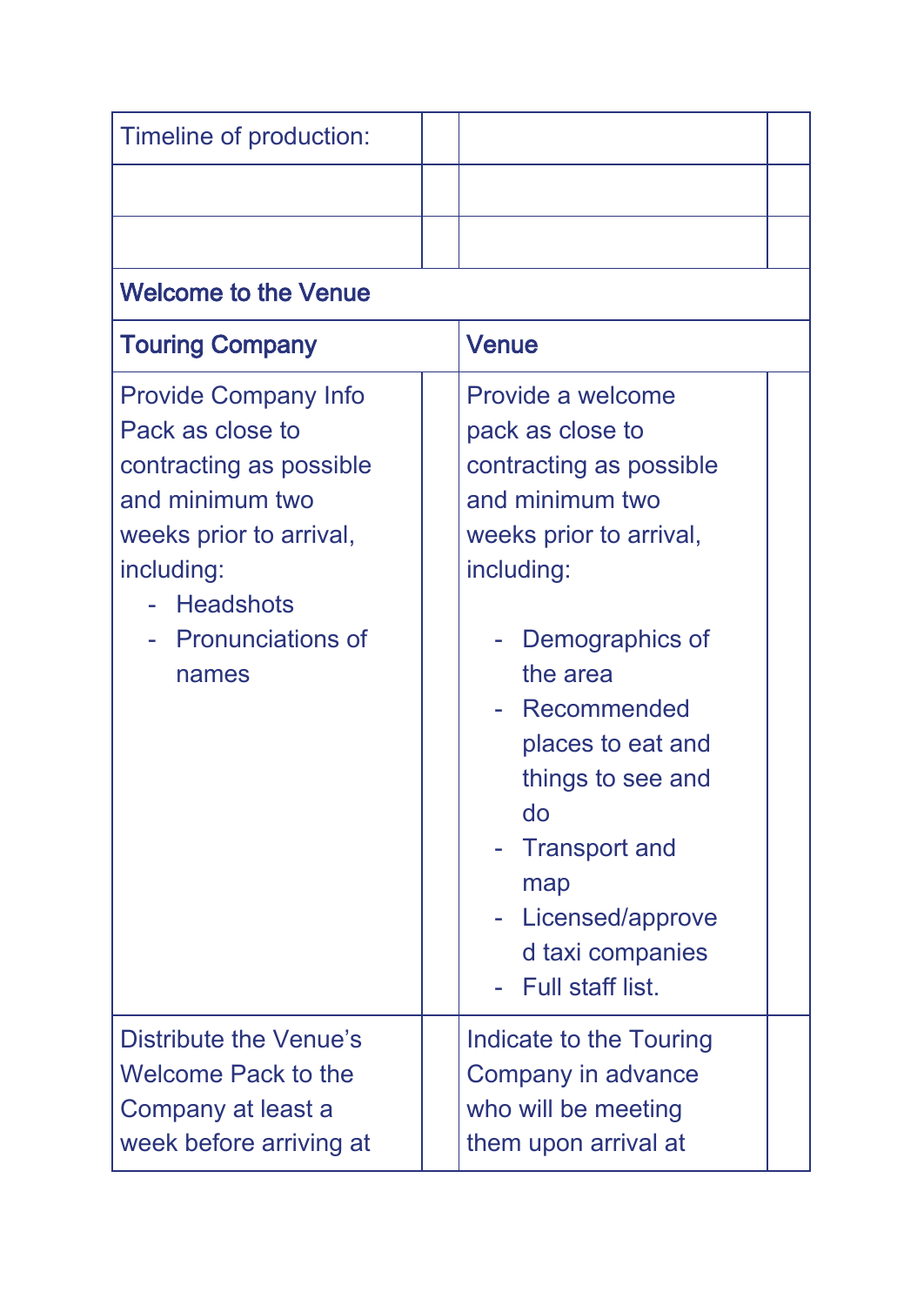| the Venue.<br>Tim eline of production:                                                                                                          | reception/leading a<br>tour of the building.<br>Tim eline of production:                                                                  |  |
|-------------------------------------------------------------------------------------------------------------------------------------------------|-------------------------------------------------------------------------------------------------------------------------------------------|--|
| Recce the venue prior<br>to arrival (and<br>preferably prior to<br>programming) and<br>meet with the staff<br>team.<br>Tim eline of production: | Make the Touring<br>Company's Company<br>In fo Pack available to<br>staff throughout the<br>$b$ u ild in g.<br>Tim eline of production:   |  |
| Provide clear<br>communication and a<br>dedicated contact<br>person<br>Contact person:                                                          | Host a welcome for<br>every production,<br>regardless of length of<br>run, which should be<br>planned to allow for<br>maximum attendance. |  |
| Provide clear arrival<br>times for when the<br>company will arrive<br>together<br>$\lim e$ (if known):                                          | When:<br>Form at:<br>Expected numbers:                                                                                                    |  |
|                                                                                                                                                 | Give every employee<br>(in cluding casual<br>workers) the                                                                                 |  |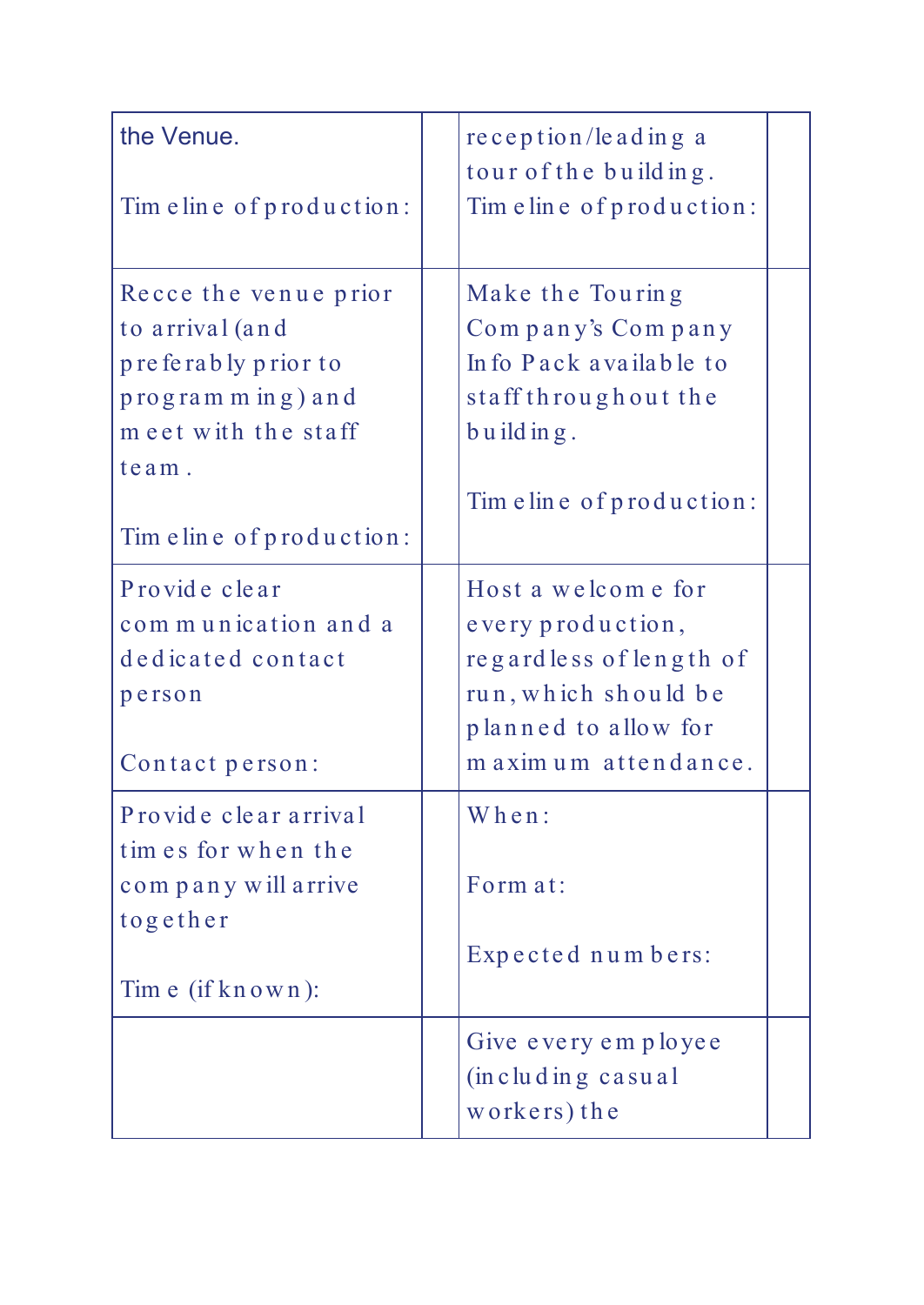|                                                                                                                                                                                                                 | opportunity to attend<br>the welcome events                                                                                                                                                                                                                          |
|-----------------------------------------------------------------------------------------------------------------------------------------------------------------------------------------------------------------|----------------------------------------------------------------------------------------------------------------------------------------------------------------------------------------------------------------------------------------------------------------------|
|                                                                                                                                                                                                                 | Provide a fully<br>accessible pre-<br>recorded tour of the<br>venue with captions                                                                                                                                                                                    |
|                                                                                                                                                                                                                 | One-off recording,<br>annualupdates:                                                                                                                                                                                                                                 |
|                                                                                                                                                                                                                 |                                                                                                                                                                                                                                                                      |
|                                                                                                                                                                                                                 |                                                                                                                                                                                                                                                                      |
| <b>Wellbeing &amp; Pastoral Care</b>                                                                                                                                                                            |                                                                                                                                                                                                                                                                      |
|                                                                                                                                                                                                                 |                                                                                                                                                                                                                                                                      |
| <b>Touring Company</b>                                                                                                                                                                                          | <b>Venue</b>                                                                                                                                                                                                                                                         |
| <b>Provide clear</b><br>information to all<br>freelancers from<br>casting onwards<br>concerning where a<br>tour is going and what<br>it will consist of<br><b>Comms methods:</b><br><b>Accessible Versions:</b> | Designate a member<br>of staff as a wellbeing<br>support person who<br>will share pastoral<br>responsi bility with the<br><b>Touring company</b><br>whilst they are at the<br>venue. Staff members<br>in this role will receive<br>support and relevant<br>training. |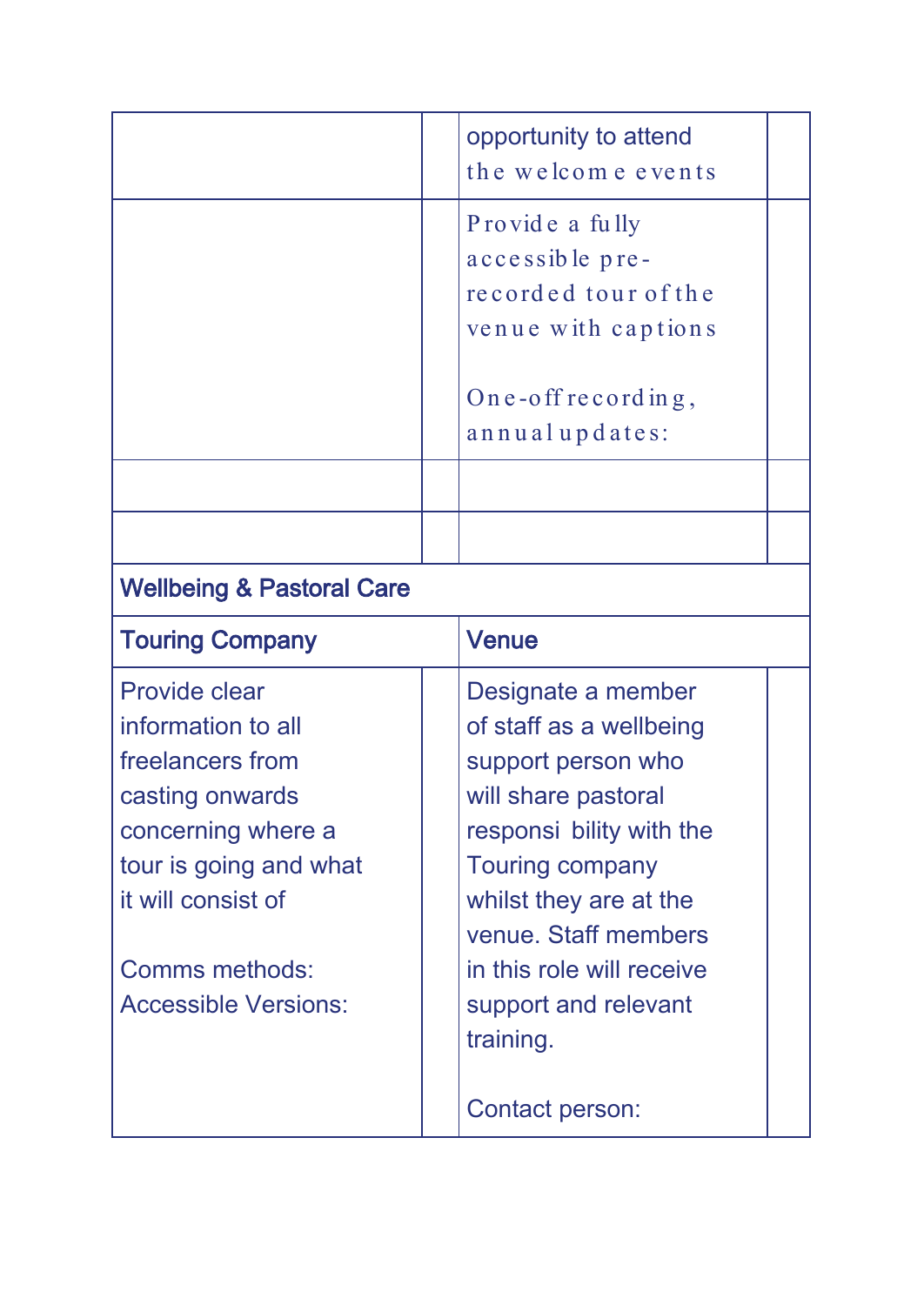| Provide a contact       | Provide clear          |  |
|-------------------------|------------------------|--|
| person within the       | information regarding  |  |
| company for support,    | green rooms, toilets,  |  |
| and signposting to      | staff only spaces etc  |  |
| external professionals  |                        |  |
| where needed; and       | Commsmethods:          |  |
| make available the      | Accessible Versions:   |  |
| details of this support |                        |  |
| to all participating    |                        |  |
| venues as part of any   |                        |  |
| $d$ e a $l$             |                        |  |
| $m$ em o/contracting    |                        |  |
| process.                |                        |  |
|                         |                        |  |
| Contact person:         |                        |  |
|                         |                        |  |
| Provide technical and   | Provide clear          |  |
| get-in schedules a      | information on how     |  |
| m in im um 2 weeks      | the building operates  |  |
| prior to the touring    | $(in$ cluding opening, |  |
| week, en surin g        | $loc k-up, on-site$    |  |
| adequate time is        | personnel etc)         |  |
| allowed for company     |                        |  |
| members to check into   | Commsmethods:          |  |
| accommodation           | Accessible Versions:   |  |
| during daylight hours   |                        |  |
| and scheduling this     |                        |  |
| appropriately           |                        |  |
| Allocate dressing       | Keep digs lists up to  |  |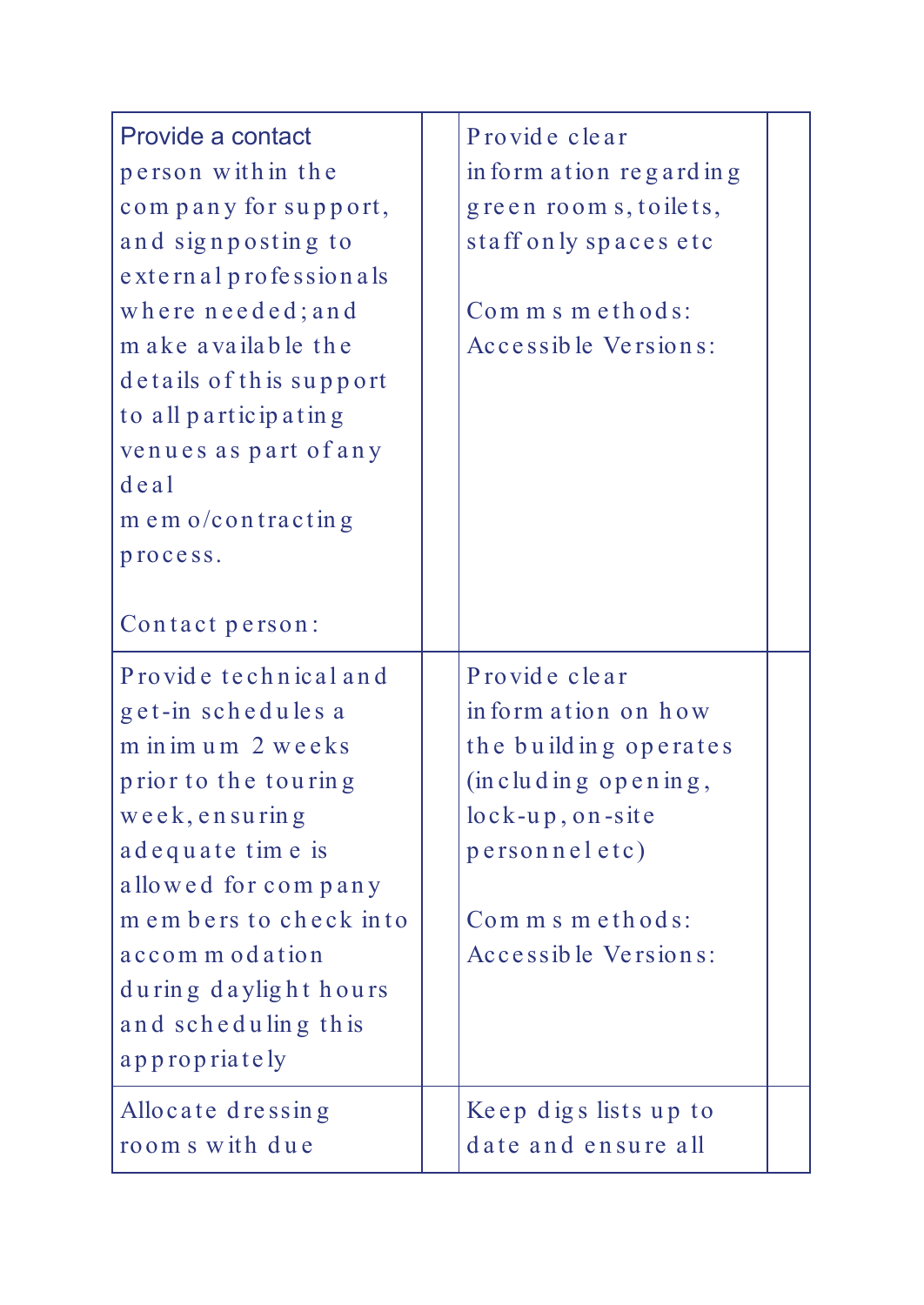| consideration to cast<br>size, cast makeup and<br>any access needs.<br>Tim eline of production:                  | digs are pre-checked.<br>Maintain regular<br>contact with digs hosts<br>to ensure all details are<br>up to date and digs<br>rem ain suitable for<br>Touring Companies.                                                                                                                |  |
|------------------------------------------------------------------------------------------------------------------|---------------------------------------------------------------------------------------------------------------------------------------------------------------------------------------------------------------------------------------------------------------------------------------|--|
| Pay touring allowance<br>as early as possible so<br>that digs can be<br>booked well in<br>advance.               | Annualcheck:<br>Have a dedicated Digs'<br>member of staff to<br>liaise with the touring<br>company and advise<br>on areas and safety<br>with particular regards<br>to late evening finishes<br>post-tech or show and<br>company Members<br>travelling home in<br>un fam iliar cities. |  |
| Speak to each land lord<br>before the visit, using<br>the Safe Space Charter<br>as a framework for<br>discussion | Maintain a zero-<br>tolerance approach in<br>dealing with any<br>reported incidents<br>involving digs and digs<br>list to be maintained<br>and updated in<br>accordance with this.                                                                                                    |  |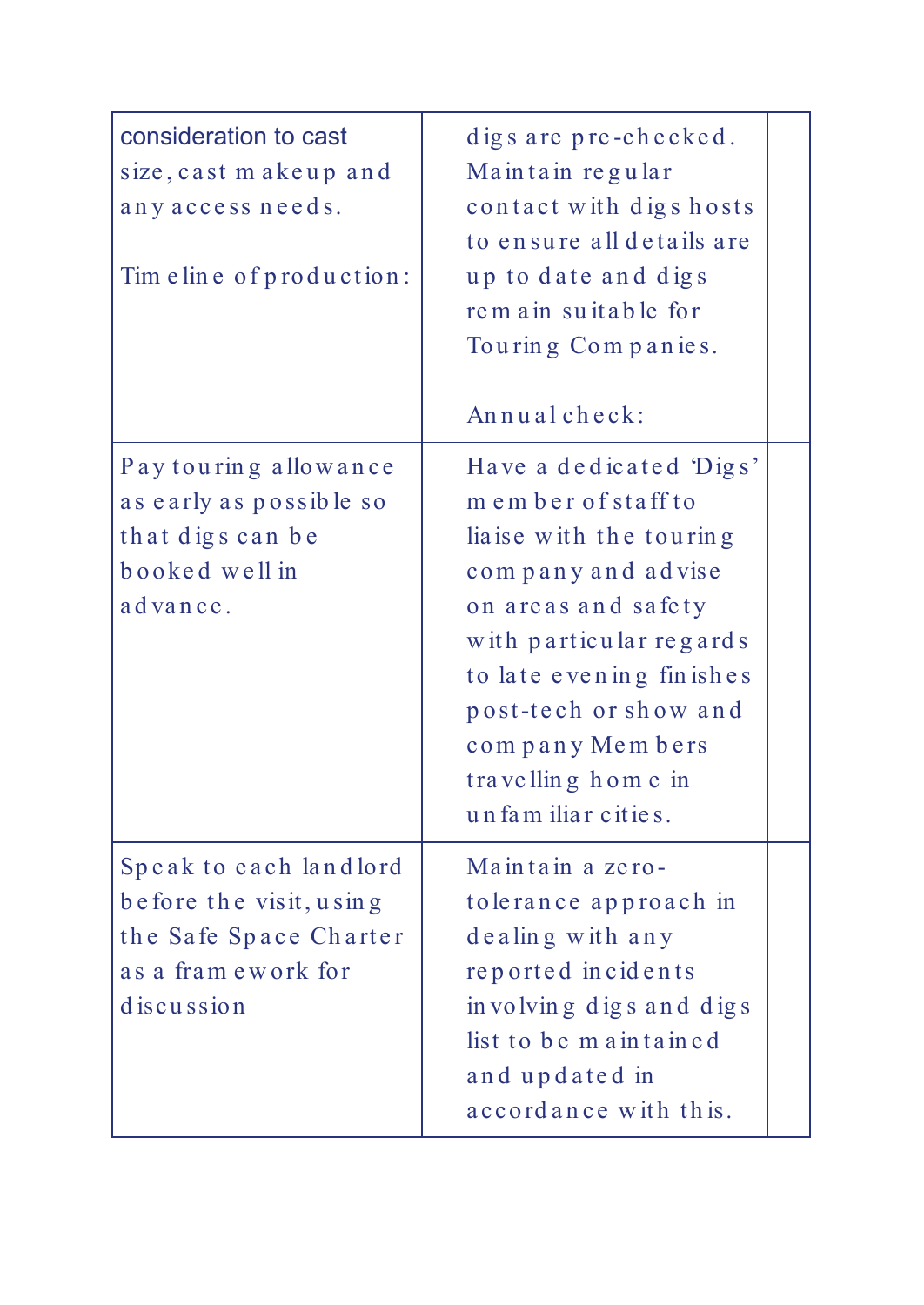| Advocate the anti       | Advocate the anti-        |  |
|-------------------------|---------------------------|--|
| racism policy to        | racism policy to          |  |
| Theatre Digs Booker so  | Theatre Digs Booker so    |  |
| that it can become an   | that it can become an     |  |
| accurate and up-to-     | accurate and up-to-       |  |
| date centralised digs   | date centralised digs     |  |
| system that Venues      | system that Venues        |  |
| and Touring             | and Touring               |  |
| Companies will pass all | Companies will pass all   |  |
| information onto.       | information onto.         |  |
| Sharing disclosure on   | Sharing disclosure on     |  |
| training received       | training received         |  |
|                         |                           |  |
| Which provider:         | Which provider:           |  |
|                         |                           |  |
| When/How often:         | When/How often:           |  |
|                         | Ask digs hosts to sign    |  |
|                         | up to a Safe Space        |  |
|                         | Charter.                  |  |
|                         | Diversify digs list and   |  |
|                         | who is hosting.           |  |
|                         |                           |  |
|                         |                           |  |
|                         |                           |  |
| <b>Marketing</b>        |                           |  |
| <b>Touring Company</b>  | <b>Venue</b>              |  |
| Provide details of      | <b>Provide details of</b> |  |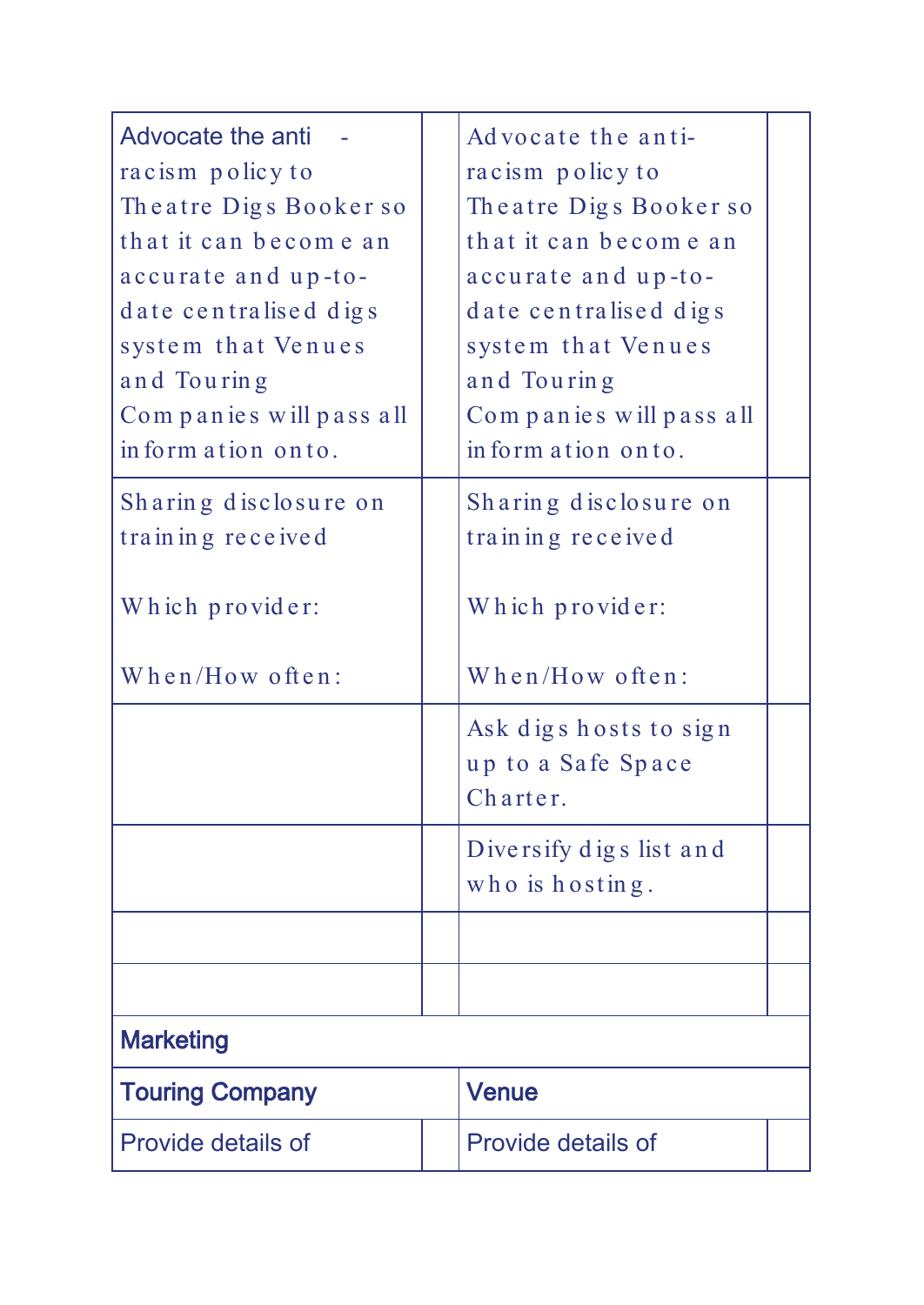| audience targets, how    | audience targets, how     |
|--------------------------|---------------------------|
| these targets have       | these targets have        |
| been set and what        | been set and what         |
| expectation there is of  | expectation there is of   |
| meeting them             | meeting them              |
| Tim eline of production: | Tim eline of production:  |
| Provide actions for      | Provide actions for       |
| generating audiences     | generating audiences      |
| and interest through     | and interest through      |
| dialogue and             | dialogue and              |
| discussion               | discussion                |
| Tim eline of production: | Tim e line of production: |
| Share marketing          | Share marketing           |
| strategy and audience    | strategy and audience     |
| development plans        | development plans         |
| Tim eline of production: | Tim eline of production:  |
| Discuss all language,    | Discuss all language,     |
| image and assets used    | image and assets used     |
| to market and sell the   | to market and sell the    |
| show, including where    | show, including where     |
| each party has distinct  | each party has distinct   |
| specialisms and          | specialisms and           |
| knowledge which can      | knowledge which can       |
| support the approach     | support the approach      |
| to marketing and sales   | to marketing and sales    |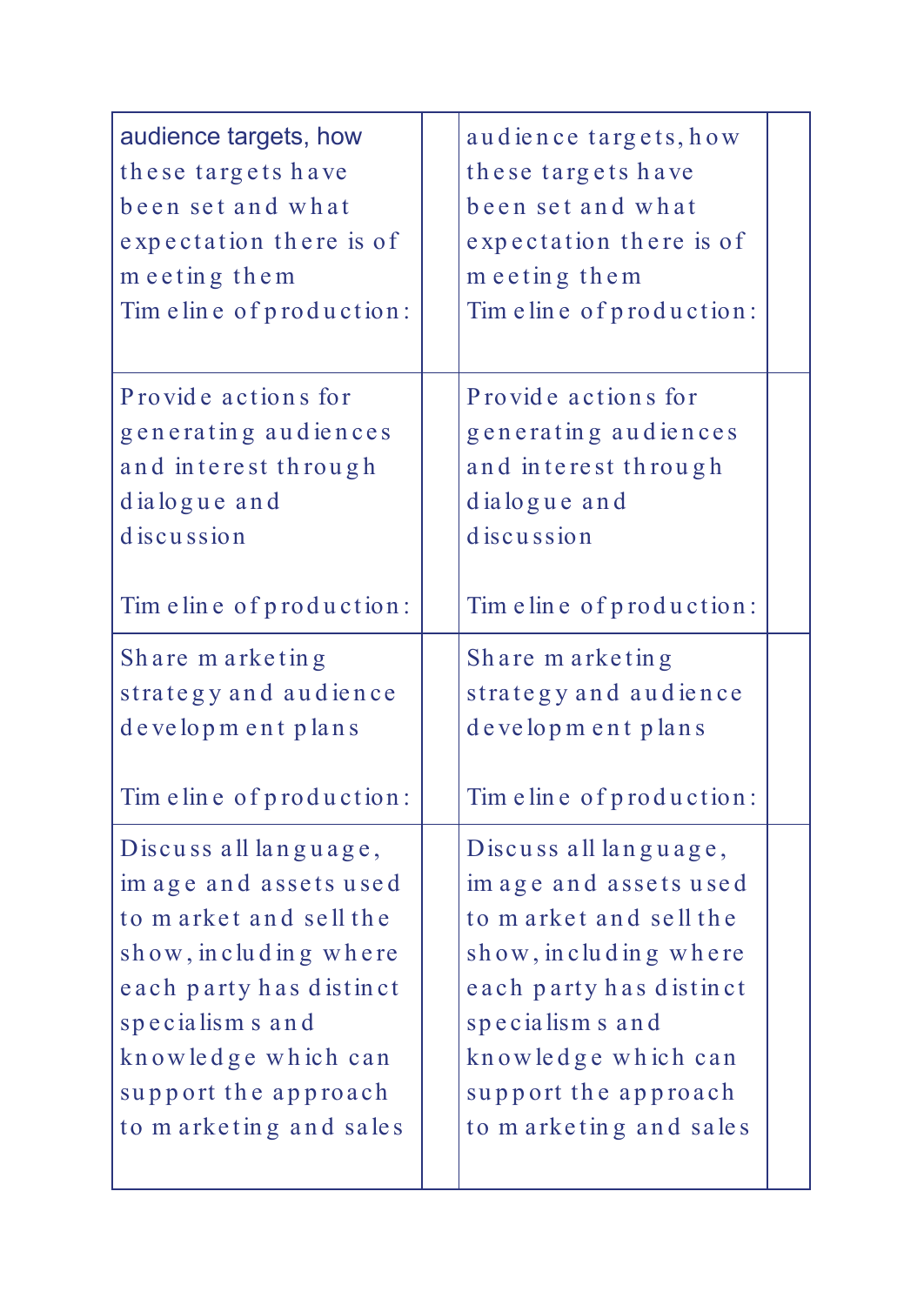| Timeline of production:                                                                                                                                                                                                                            | Tim eline of production:                                                                                                                                                                                                                              |  |
|----------------------------------------------------------------------------------------------------------------------------------------------------------------------------------------------------------------------------------------------------|-------------------------------------------------------------------------------------------------------------------------------------------------------------------------------------------------------------------------------------------------------|--|
| Meet with Box Office<br>and Marketing staff<br>prior to arrival (as part<br>of recce) or before the<br>first perform ance to<br>discuss<br>$\text{production}/\text{the} \text{m} \text{e}\text{s}/\text{co}$<br>mpany<br>Tim eline of production: | Share marketing plans<br>and print/pullups with<br>the Touring Company<br>as soon as possible<br>after program m ing,<br>and well in advance of<br>the tour, so there is<br>clarity of expectation<br>from the beginning.<br>Tim eline of production: |  |
|                                                                                                                                                                                                                                                    | Share internally (with<br>marketing teams)<br>reasons for<br>program m ing and<br>positive messaging<br>around programming                                                                                                                            |  |
|                                                                                                                                                                                                                                                    | Consider the placing of<br>print, pull-ups and<br>other prom inent<br>marketing materials<br>and involving Touring<br>Companies within that<br>decision making.<br>Basis for decisions:<br>Internalteam<br>$responsible$ :                            |  |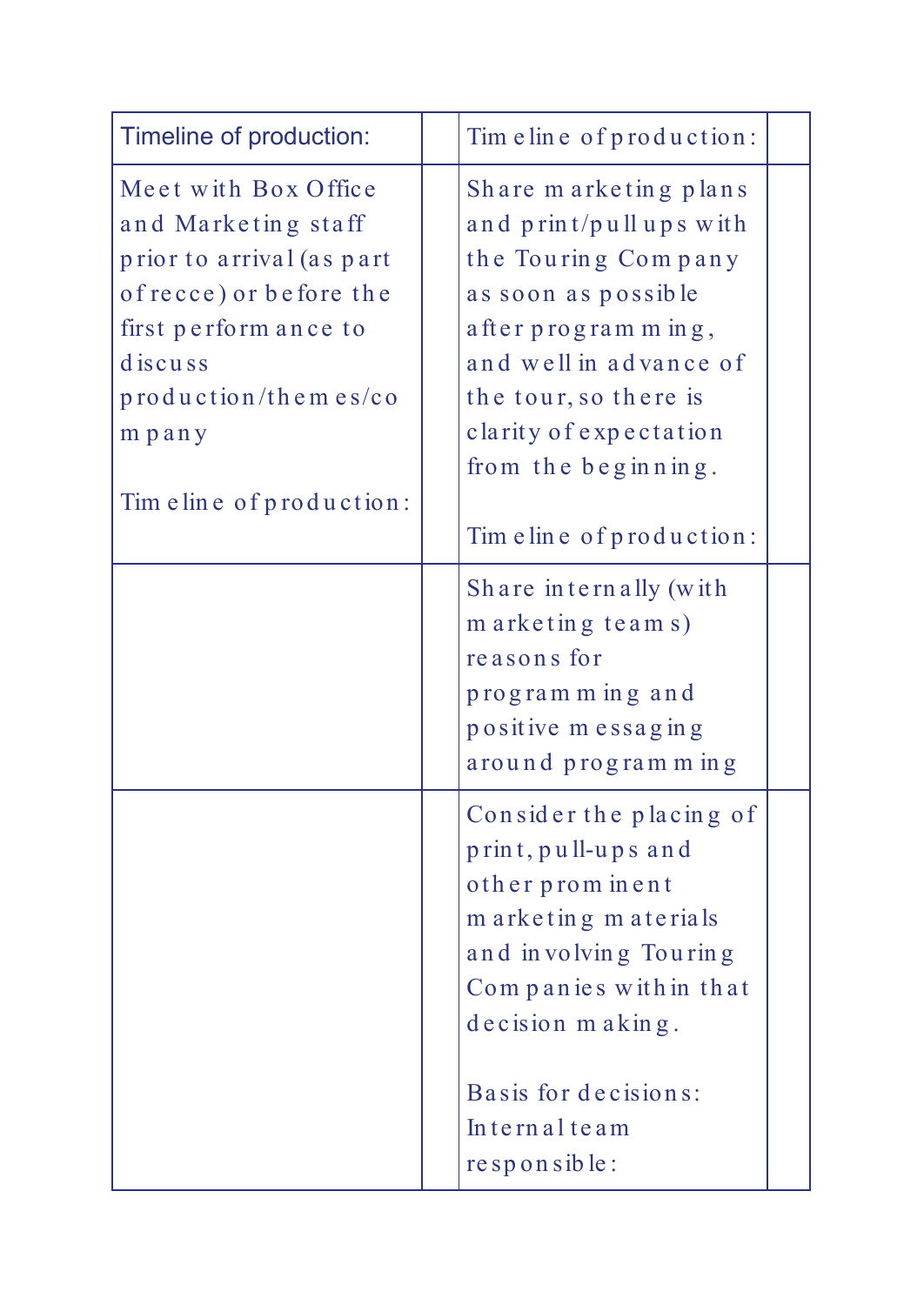| <b>Brochures and Websites</b>                                                                                                                                                                                             |  |                                                                                                                                                                                                                                        |  |
|---------------------------------------------------------------------------------------------------------------------------------------------------------------------------------------------------------------------------|--|----------------------------------------------------------------------------------------------------------------------------------------------------------------------------------------------------------------------------------------|--|
| <b>Touring Company</b>                                                                                                                                                                                                    |  | <b>Venue</b>                                                                                                                                                                                                                           |  |
| <b>Consider the</b><br>implications of<br>stereotypes when<br>choosing images and<br>text, and to seek<br>broader, diverse<br>feedback to support<br>the process where<br>required                                        |  | <b>Consider the</b><br>implications of<br>stereotypes when<br>choosing images and<br>text, and to seek<br>broader, diverse<br>feedback to support<br>the process where<br>required                                                     |  |
| <b>Internal decision</b><br>maker:<br><b>Consulted:</b>                                                                                                                                                                   |  | <b>Internal decision</b><br>maker:<br>Consulted:                                                                                                                                                                                       |  |
| Provide boiler plate<br>descriptors for local<br>PRs and coverage. This<br>should be created in<br>conjunction with the<br>venue and reflect the<br>Venue's knowledge of<br>their area.<br><b>Timeline of Production:</b> |  | Provide clear word<br>counts and<br>requirements of copy,<br>and to con sult with<br><b>Touring Companies</b><br>before editing or<br>changing it, both on<br>longer versions/on<br>webpages as well as<br>short copy in<br>brochures. |  |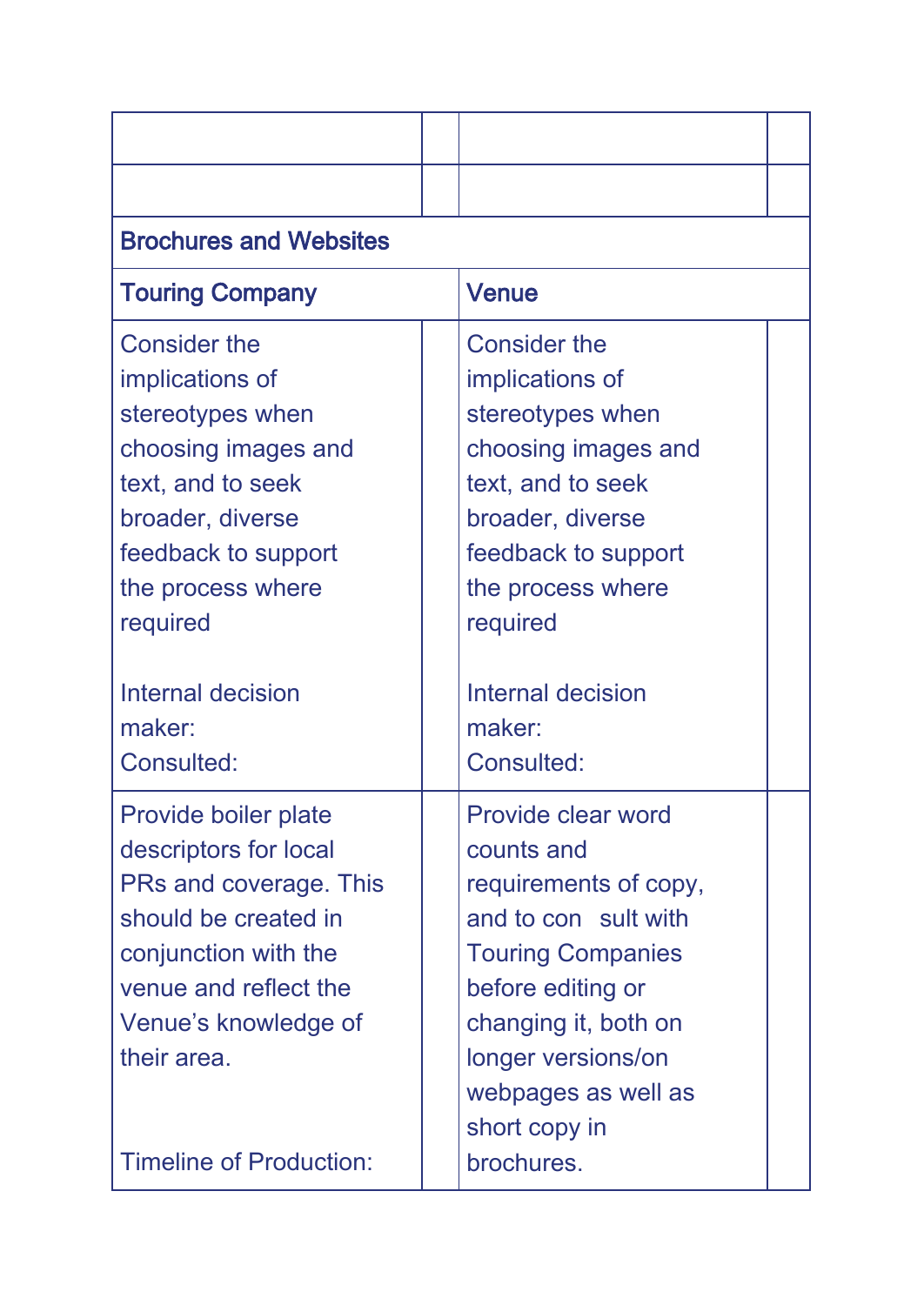|                                                                                                                                                                                                                                                                                                               | Tim eline of Production:                                                                                                                                                                                                                                                                                      |
|---------------------------------------------------------------------------------------------------------------------------------------------------------------------------------------------------------------------------------------------------------------------------------------------------------------|---------------------------------------------------------------------------------------------------------------------------------------------------------------------------------------------------------------------------------------------------------------------------------------------------------------|
|                                                                                                                                                                                                                                                                                                               |                                                                                                                                                                                                                                                                                                               |
| <b>Audiences</b>                                                                                                                                                                                                                                                                                              |                                                                                                                                                                                                                                                                                                               |
| <b>Touring Company</b>                                                                                                                                                                                                                                                                                        | <b>Venue</b>                                                                                                                                                                                                                                                                                                  |
| <b>Establish mechanisms</b><br>for inclusivity to<br>improve the audience<br>experience. This<br>should include working<br>together to break<br>down unhelpful<br>expectations around<br>audience behaviour<br>and etiquette and<br>agree where the<br>perceived etiquette<br>can and should be<br>challenged | <b>Establish mechanisms</b><br>for inclusivity to<br>improve the audience<br>experience. This<br>should include<br>working together to<br>break down unhelpful<br>expectations around<br>audience behaviour<br>and etiquette and<br>agree where the<br>perceived etiquette<br>can and should be<br>challenged |
| <b>Mechanism</b>                                                                                                                                                                                                                                                                                              | <b>Mechanism</b>                                                                                                                                                                                                                                                                                              |

established:

Usability check:

Responsibility lies with:

established:

Usability check:

Responsibility lies with: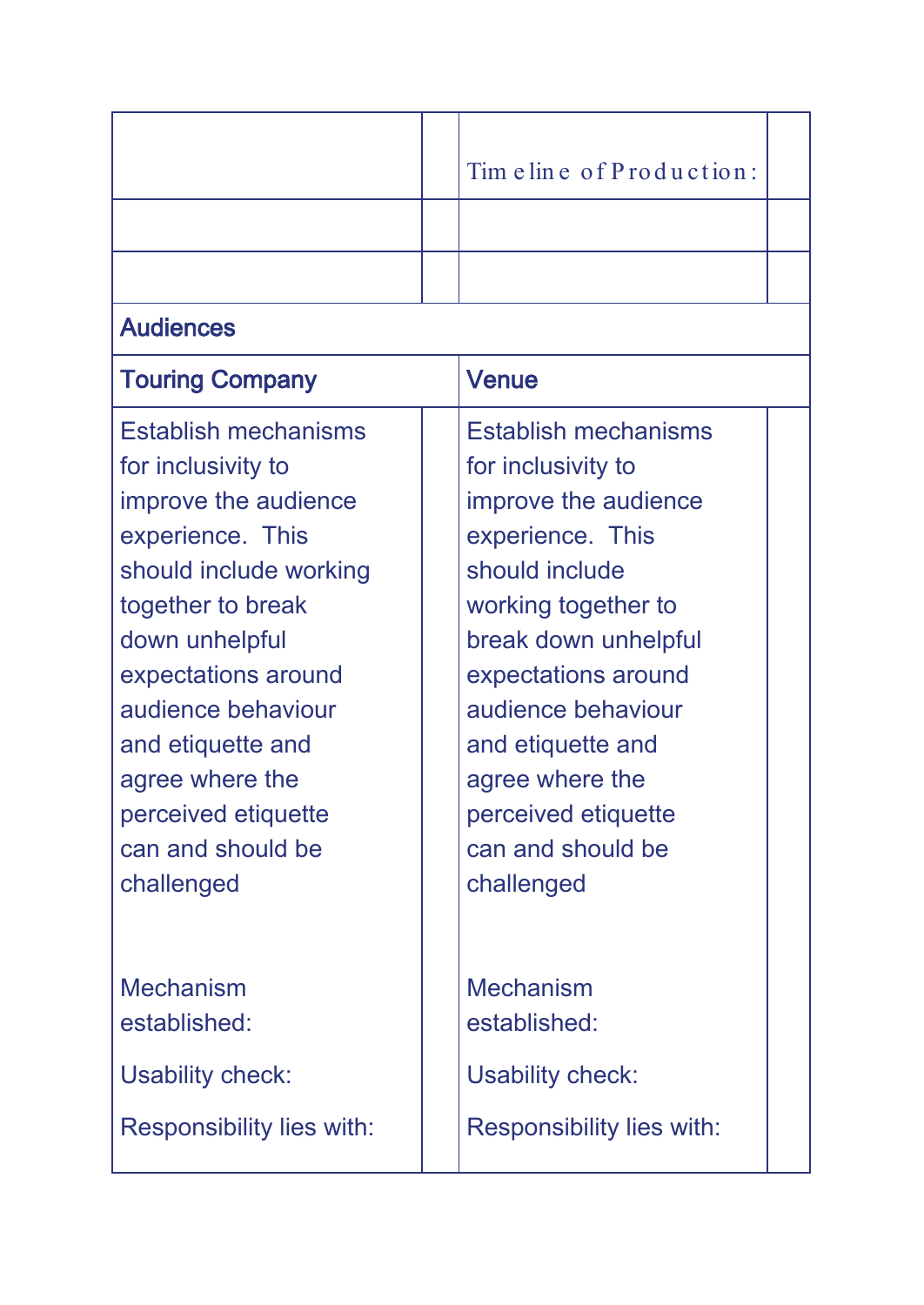| <b>Discuss presumptions</b><br>around who audiences<br>are and where 'value' is<br>placed, in order to<br>welcome all audiences<br>irrespective of<br>background, socio-<br>economics or race | Discuss presumptions<br>around who audiences<br>are and where 'value' is<br>placed, in order to<br>welcome all audiences<br>irrespective of<br>background, socio-<br>economics or race |  |
|-----------------------------------------------------------------------------------------------------------------------------------------------------------------------------------------------|----------------------------------------------------------------------------------------------------------------------------------------------------------------------------------------|--|
| Mechanism<br>established:<br>Usability check:<br>Responsibility lies with:                                                                                                                    | Mechanism<br>established:<br>Usability check:<br>Responsibility lies with:                                                                                                             |  |
| Undertake an<br>evaluation at the end<br>of the production to<br>implement learnings<br>and sharing outcomes.<br>Evaluation lead:<br>Sharing practice:                                        | Undertake an<br>evaluation at the end<br>of the production to<br>implement learnings<br>and sharing outcomes.<br>Evaluation lead:<br>Sharing practice:                                 |  |
| Discuss with the Venue<br>Front of House and<br>marketing teams work<br>around<br>$c$ reating/supporting an                                                                                   | Interrogate the offer<br>within the building<br>(food, space to<br>work/socialise) as a<br>whole, and encourage                                                                        |  |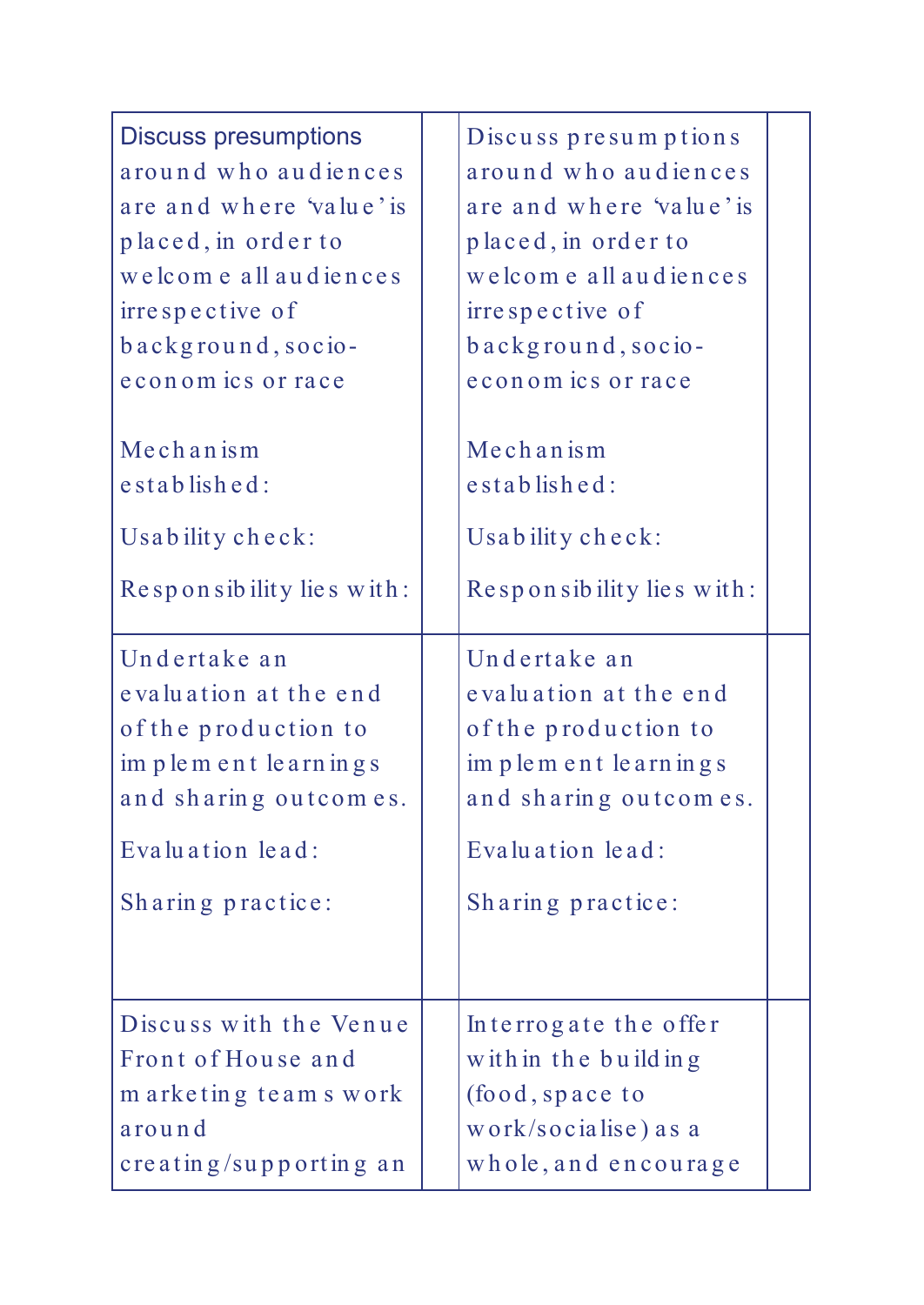| inclusive and equitable<br>space for audiences.<br>Responsibility lead:                                                                                                                                                                | accessibility for<br>everyone<br>Tim e line:                                                                                                                                                                                                  |
|----------------------------------------------------------------------------------------------------------------------------------------------------------------------------------------------------------------------------------------|-----------------------------------------------------------------------------------------------------------------------------------------------------------------------------------------------------------------------------------------------|
|                                                                                                                                                                                                                                        | Annual review:<br>Responsibility lead:                                                                                                                                                                                                        |
| Interrogate the<br>language used across<br>the company website,<br>assets and marketing<br>materials to evaluate<br>how we loom in g and<br>in clu sive it is to<br>audiences<br>Tim e line:<br>Annual review:<br>Responsibility lead: | Interrogate the<br>language used within<br>the building (signage,<br>instructions,<br>announcements etc.)<br>and evaluate how<br>we loom ing and<br>in clusive it is to<br>audiences<br>Tim e line:<br>Annual review:<br>Responsibility lead: |
|                                                                                                                                                                                                                                        |                                                                                                                                                                                                                                               |
| Have a dedicated staff<br>member responsible<br>for audience<br>development in post as<br>soon as possible, in<br>order to make<br>wraparound events<br>happen in the timeline<br>needed for the venues                                | Confirm and share a<br>clearand<br>comprehensive budget<br>for audience<br>development that can<br>be allocated to certain<br>shows that will help<br>achieve its aim s.                                                                      |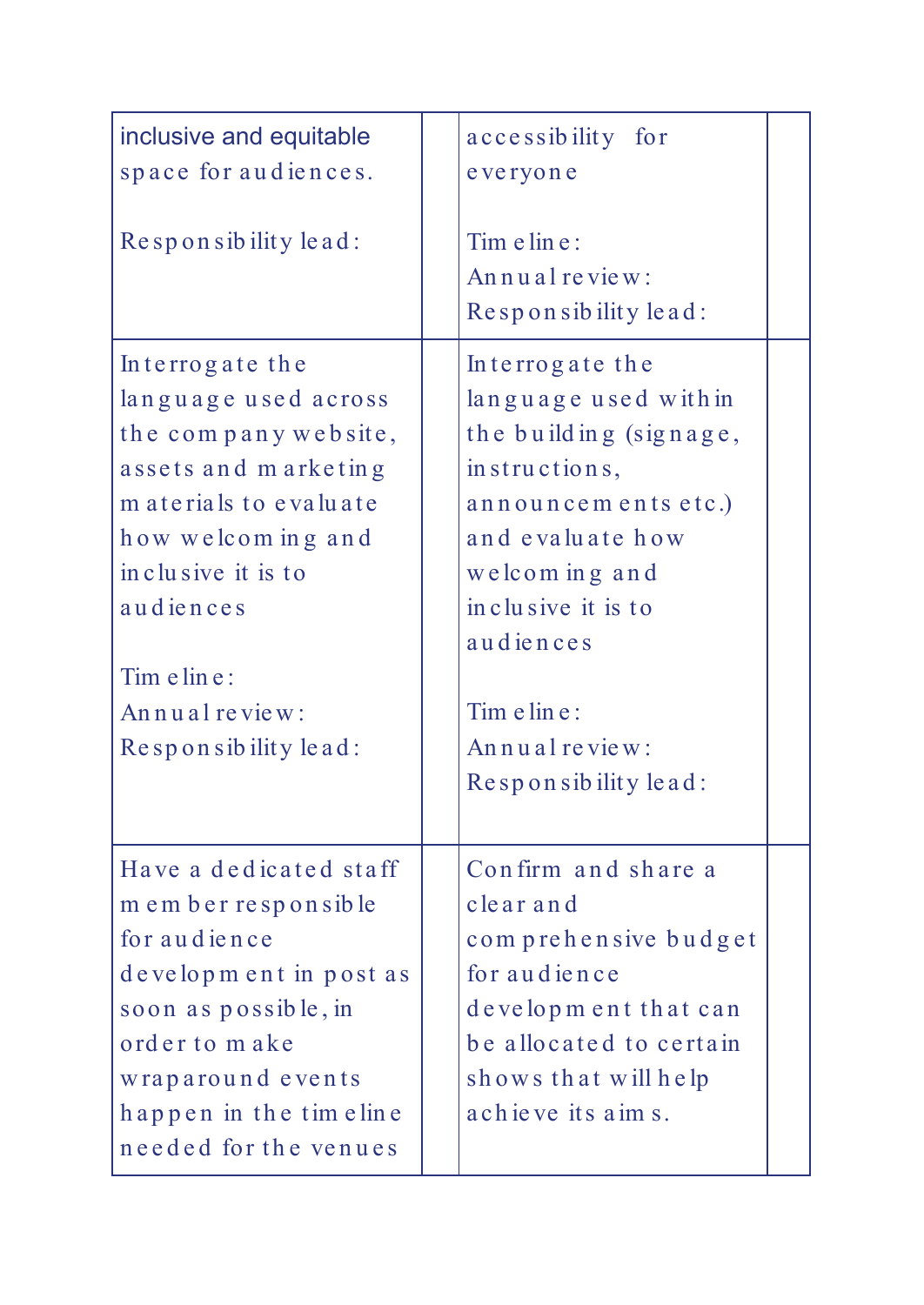| Responsibility lead:                                                                    |  | Responsibility lead:                                                                                                                                                                                               |  |  |
|-----------------------------------------------------------------------------------------|--|--------------------------------------------------------------------------------------------------------------------------------------------------------------------------------------------------------------------|--|--|
|                                                                                         |  | Discuss with the<br>Touring Company their<br>current audience<br>make-up and what the<br>expectations<br>surrounding the<br>Production are.<br>Tim eline of Production:<br>Review process:<br>Responsibility lead: |  |  |
|                                                                                         |  |                                                                                                                                                                                                                    |  |  |
|                                                                                         |  |                                                                                                                                                                                                                    |  |  |
| <b>Data Sharing</b>                                                                     |  |                                                                                                                                                                                                                    |  |  |
| <b>Touring Company</b>                                                                  |  | Venue                                                                                                                                                                                                              |  |  |
| Share full data reports<br>(within GDPR<br>regulations) of the<br>entire tour           |  | Share all data (within<br><b>GDPR</b> regulations)<br>from the visiting show<br>with the touring<br>company responsible                                                                                            |  |  |
| <b>Timeline of Production:</b><br><b>Review process:</b><br><b>Responsibility lead:</b> |  | <b>Timeline of Production:</b><br><b>Review process:</b><br><b>Responsibility lead:</b>                                                                                                                            |  |  |